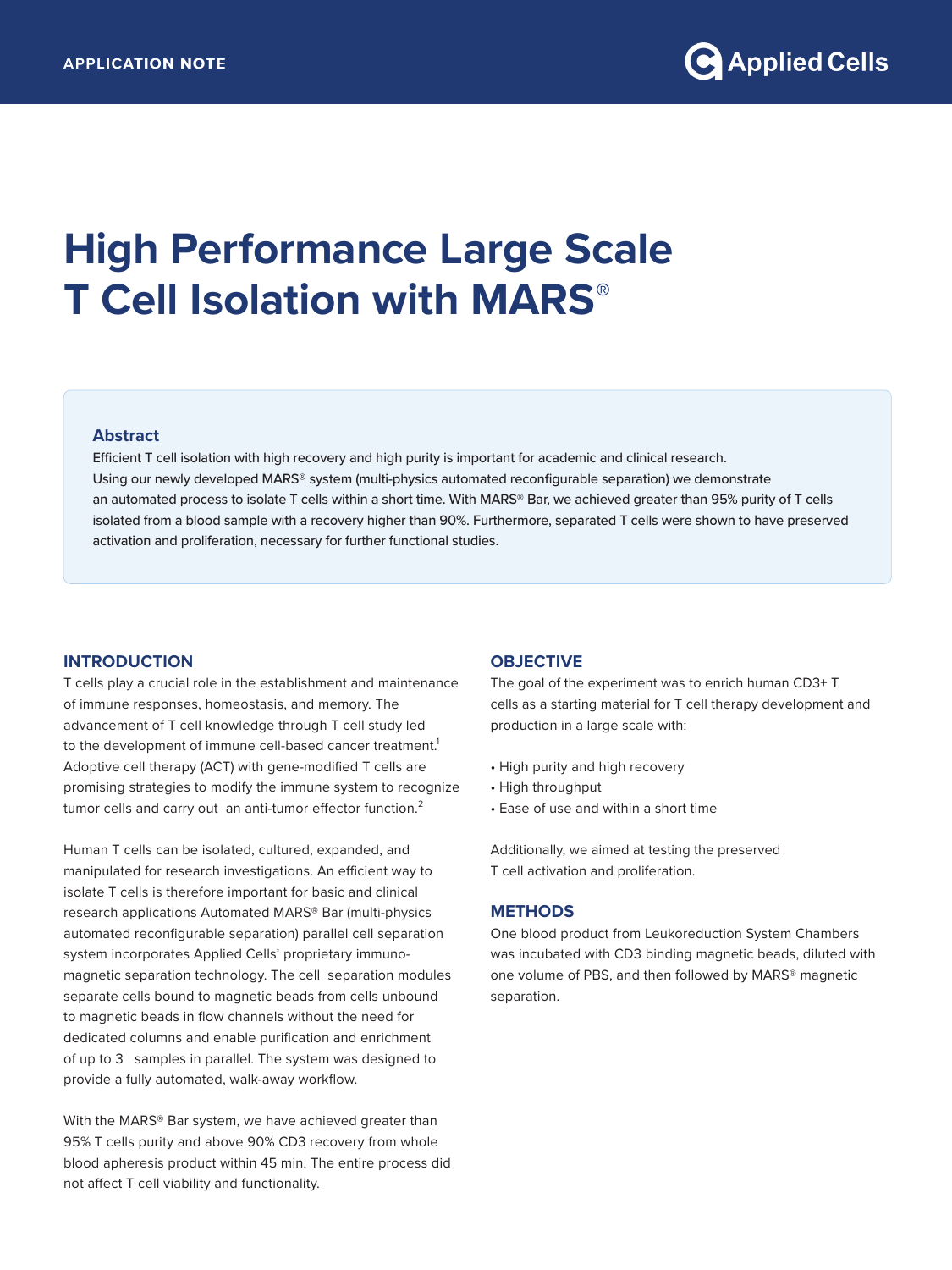#### **RESULTS**

MARS® Bar system was designed to minimize time and generate fully automated workflows for efficient large-scale cell separation.

Before separation, the blood cell sample required minimal processing, which involved 30 min incubation of the blood sample with magnetic beads (**Figure 1**). After the incubation, cells were separated on one of three MARS Bar magnetic separation modules at a high rate of 1 mL/min.

The recovery and purity of separated cells were analyzed by staining cells with CD3, CD19 and CD45 antibodies in the input sample, positive and negative selection fractions. The analysis revealed that more than 90% of CD3 cells were recovered with 95% purity (**Figure 2**). The recovery was calculated based on CD3 events recorded in 50uL of flow cytometry sample and the volume collected before and after magnetic separation.

To detect T cell activation hallmarks, CD3/CD28 activation was followed. Upregulated CD25 expression on the CD3/ CD28-activated T cells, but not the unstimulated control, was detected at day 3 post-activation (**Figure 3A**). Additionally, the CD3/CD28 activated T cells, but not the unstimulated control, characterized with increased diameter (**Figure 3B**, data represents samples analyzed on day 7). Finally, active proliferation was detected only for the CD3/CD28 activated T cells, but not the unstimulated control (**Figure 3C**). **Figure 1.** MARS® Bar T cells magnetic separation workflow.





Figure 2. Analysis of the positive selection fraction and negative selection revealed above 95% CD3 purity and above 90% CD3 recovery by MARS Bar magnetic selection. **(A)** CD3 and CD19 populations in CD45+ cells before T cell separation; **(B)** CD3 and CD19 populations in CD45+ cells in the Positive fraction, and **(C)** CD3 and CD19 populations in CD45+ cells in the Negative fraction.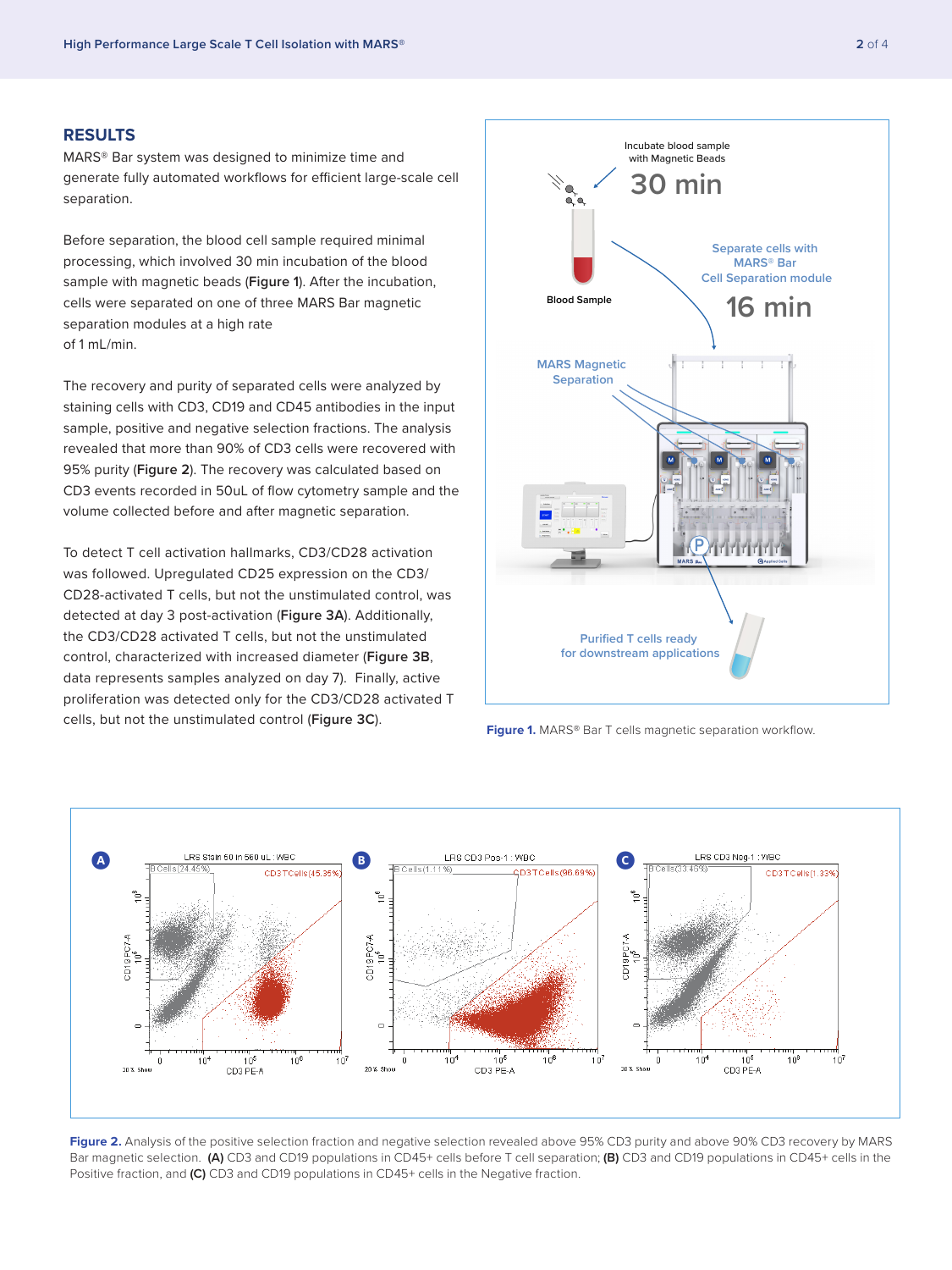T cell phenotypes and their memory subsets were evaluated 7 days after activation. **Figure 4** shows that cell viability was above 90% and over 98% of the cells were T cells with CD3 expression. More than 90% of the T cells constituted CD4 T helper and CD8 cytotoxicity T cell subsets. Finally, central memory T cells were observed at the level of 80% of the T cell population, as evaluated by CD45RA negative and CD62L positive.



**Figure 3.** T cell activation hallmarks were detected in a CD3/CD28-activation dependent manner. (A) Upregulated CD25 expression on the CD3/ CD28-activated T cells, but not the unstimulated control, was detected at Day 3 post-activation. (B) Increased cell diameter on the CD3/CD28 activated T cells, but not the unstimulated control, was detected. Representative data shown with Day 7 samples. (C) Active proliferation was detected for the CD3/CD28-activated T cells, but not the unstimulated control.



**Figure 4.** T cell phenotypes and their memory subsets were evaluated at day 7 post-activation. **(A)** Cell viability was above 90%, **(B)** 98% of the cells were T cell with CD3 expression, **(C)** Above 90% of the T cells was composed of CD4 T helper and CD8 Cytotoxicity T cell subsets, **(D)** Central memory T cells were observed at 80% of the T cell population, evaluated by CD45RA negative and CD62L positive.